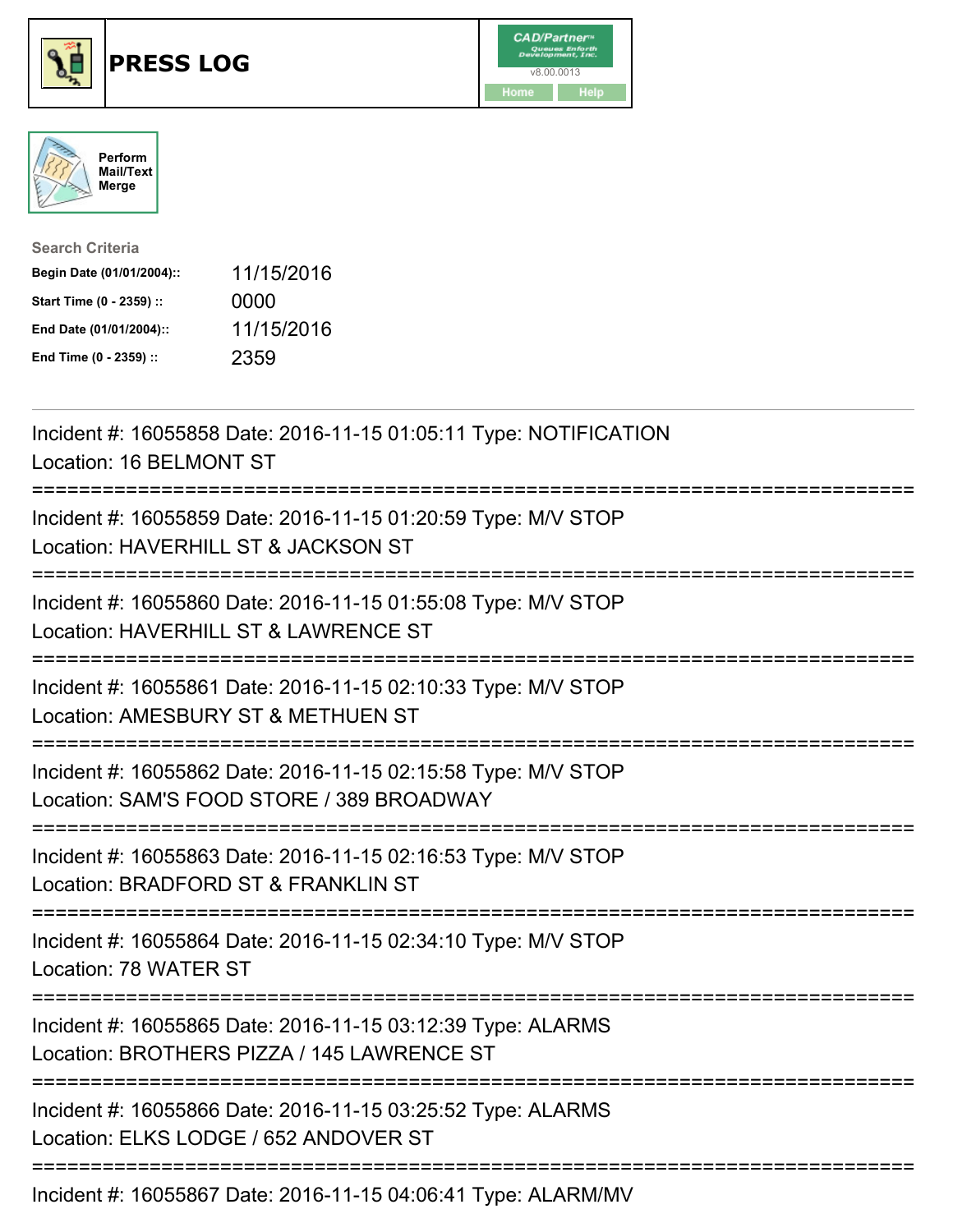| Location: EVERETT MILLS / 15 UNION ST                                                                                    |
|--------------------------------------------------------------------------------------------------------------------------|
| Incident #: 16055868 Date: 2016-11-15 04:23:16 Type: DISTURBANCE<br>Location: SEVEN ELEVEN / 370 BROADWAY                |
| Incident #: 16055869 Date: 2016-11-15 05:16:37 Type: ALARMS<br>Location: LFD / AMES ST<br>============================== |
| Incident #: 16055870 Date: 2016-11-15 06:37:14 Type: LARCENY/PAST<br>Location: 381 CHESTNUT ST                           |
| Incident #: 16055871 Date: 2016-11-15 06:56:55 Type: HIT & RUN M/V<br>Location: MCKINLEY AV & MT VERNON ST               |
| Incident #: 16055872 Date: 2016-11-15 07:06:00 Type: PARK & WALK<br>Location: 0 BROADWAY                                 |
| Incident #: 16055873 Date: 2016-11-15 07:09:25 Type: M/V STOP<br>Location: ANDOVER ST & S UNION ST                       |
| Incident #: 16055874 Date: 2016-11-15 07:10:37 Type: ALARMS<br>Location: ADVANCED AUTO PARTS / 67 WINTHROP AV            |
| Incident #: 16055875 Date: 2016-11-15 07:21:22 Type: CLOSE STREET<br>Location: TREMONT ST & WEST ST                      |
| Incident #: 16055876 Date: 2016-11-15 07:32:50 Type: M/V STOP<br>Location: BROADWAY & WATER ST                           |
| Incident #: 16055877 Date: 2016-11-15 07:35:31 Type: CLOSE STREET<br>Location: CHESTER ST & STATE ST                     |
| Incident #: 16055878 Date: 2016-11-15 07:44:32 Type: M/V STOP<br>Location: BROADWAY & VALLEY ST                          |
| Incident #: 16055879 Date: 2016-11-15 07:56:03 Type: ALARMS<br>Location: SENTRY GLASS / 655 HAVERHILL ST                 |
| Incident #: 16055880 Date: 2016-11-15 08:00:20 Type: MAL DAMAGE<br><b>Location: 72 TREMONT ST</b>                        |
| Incident #: 16055881 Date: 2016-11-15 08:00:55 Type: M/V STOP                                                            |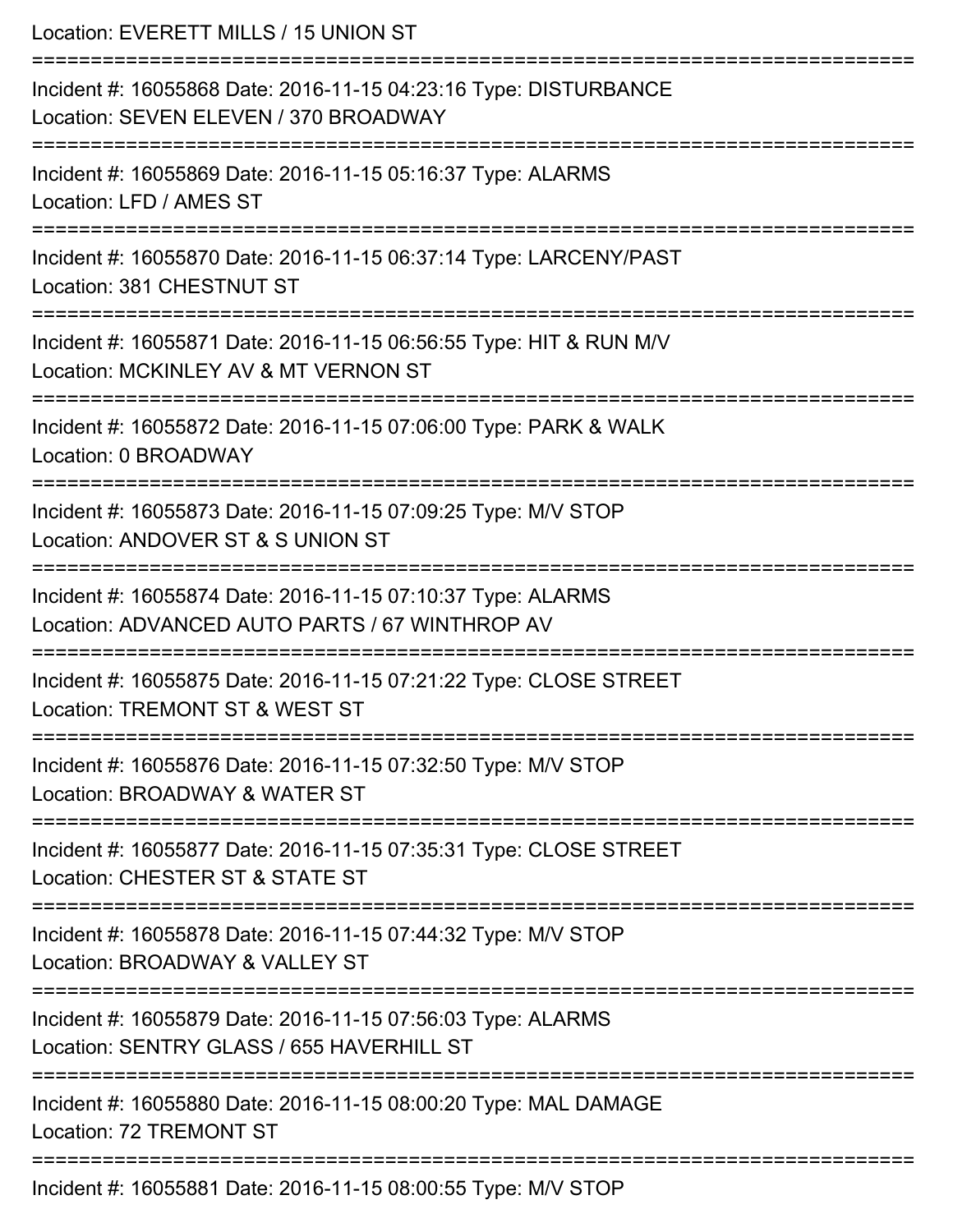| Incident #: 16055882 Date: 2016-11-15 08:06:40 Type: M/V STOP<br>Location: BROADWAY & CANAL ST        |
|-------------------------------------------------------------------------------------------------------|
| Incident #: 16055883 Date: 2016-11-15 08:21:58 Type: M/V STOP<br><b>Location: CANAL ST</b>            |
| Incident #: 16055884 Date: 2016-11-15 08:23:03 Type: GENERAL SERV<br>Location: 205 BROADWAY           |
| Incident #: 16055885 Date: 2016-11-15 08:58:08 Type: CK WELL BEING<br><b>Location: CENTRAL BRIDGE</b> |
| Incident #: 16055886 Date: 2016-11-15 09:15:32 Type: PARK & WALK<br>Location: BRADFORD ST & BROADWAY  |
| Incident #: 16055887 Date: 2016-11-15 09:19:05 Type: COURT DOC SERVE<br><b>Location: 99 SUMMER ST</b> |
| Incident #: 16055888 Date: 2016-11-15 09:26:47 Type: 209A/SERVE<br>Location: 41 VINE ST               |
| Incident #: 16055890 Date: 2016-11-15 09:33:21 Type: MAL DAMAGE<br>Location: 161 SALEM ST             |
| Incident #: 16055889 Date: 2016-11-15 09:34:30 Type: 209A/SERVE<br>Location: 300 HOWARD ST            |
| Incident #: 16055891 Date: 2016-11-15 09:42:47 Type: INVEST CONT<br>Location: 70 N PARISH RD          |
| Incident #: 16055892 Date: 2016-11-15 10:00:04 Type: SUS PERS/MV<br>Location: BROADWAY & CONCORD ST   |
| Incident #: 16055893 Date: 2016-11-15 10:00:46 Type: M/V STOP<br>Location: 495S / null                |
| Incident #: 16055894 Date: 2016-11-15 10:01:48 Type: M/V STOP<br>Location: AMESBURY ST & METHUEN ST   |
| Incident #: 16055897 Date: 2016-11-15 10:13:45 Type: STOL/MV/PAS                                      |

 $L = L$  .  $L = \Omega$  BBOOK ST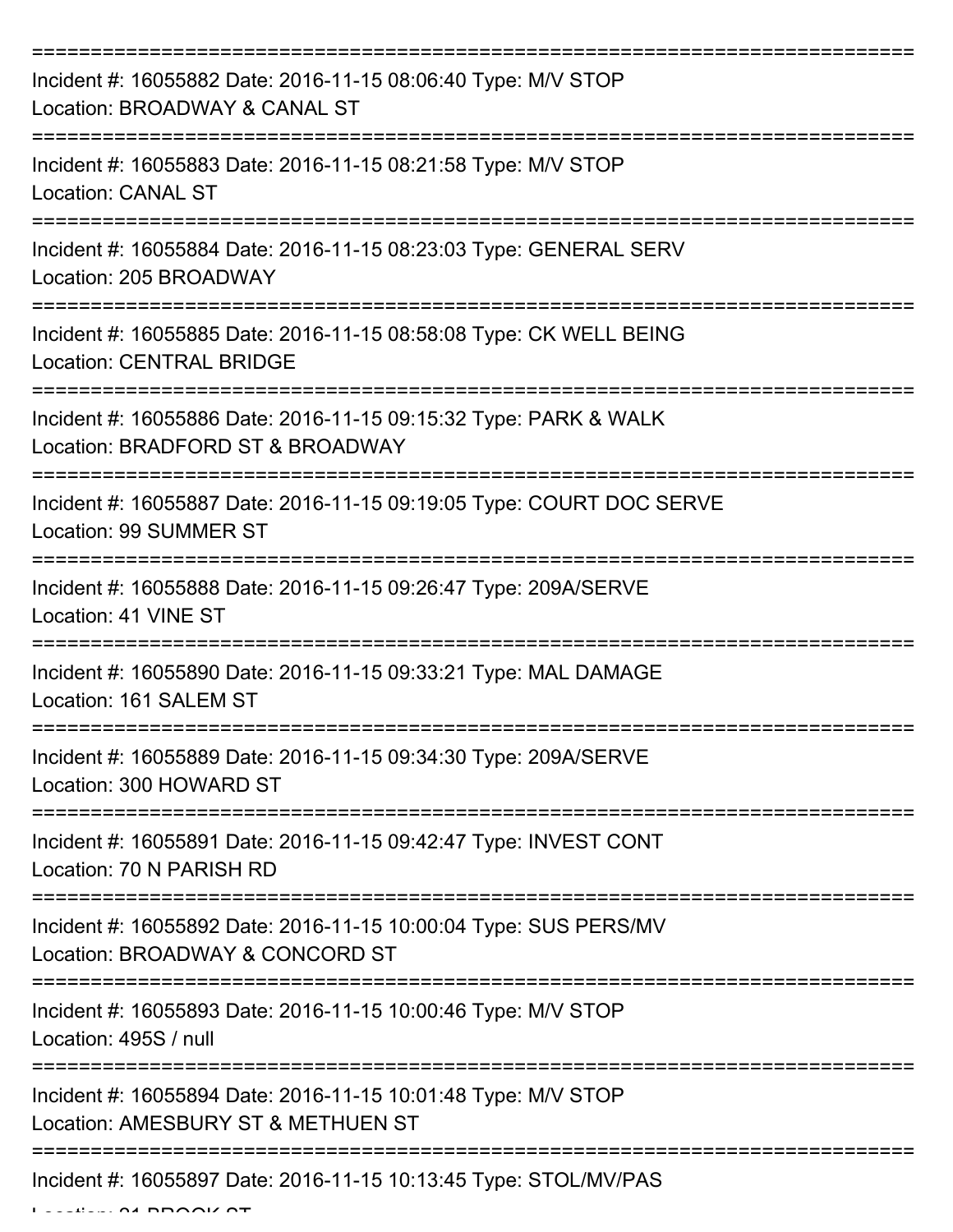| Incident #: 16055896 Date: 2016-11-15 10:13:51 Type: M/V STOP<br>Location: 5AR874 / FRANKLIN ST & LOWELL ST |
|-------------------------------------------------------------------------------------------------------------|
| Incident #: 16055898 Date: 2016-11-15 10:17:50 Type: INVESTIGATION<br>Location: 90 LOWELL ST                |
| Incident #: 16055899 Date: 2016-11-15 10:26:25 Type: SUS PERS/MV<br>Location: 31 E PLEASANT ST              |
| Incident #: 16055900 Date: 2016-11-15 10:28:58 Type: INVESTIGATION<br>Location: 10 SHERIDAN ST              |
| Incident #: 16055901 Date: 2016-11-15 10:34:20 Type: M/V STOP<br>Location: 235 BROADWAY                     |
| Incident #: 16055902 Date: 2016-11-15 10:35:19 Type: M/V STOP<br>Location: 71 E PLEASANT ST                 |
| Incident #: 16055903 Date: 2016-11-15 10:41:33 Type: INVESTIGATION<br>Location: 75 ABBOTT ST                |
| Incident #: 16055904 Date: 2016-11-15 10:44:28 Type: M/V STOP<br>Location: 5FC889 / 333 BROADWAY            |
| Incident #: 16055905 Date: 2016-11-15 11:12:56 Type: WARRANT SERVE<br>Location: 80 HAVERHILL ST FL 1        |
| Incident #: 16055906 Date: 2016-11-15 11:18:05 Type: MEDIC SUPPORT<br>Location: 120 BROADWAY                |
| Incident #: 16055907 Date: 2016-11-15 11:32:42 Type: STOL/MV/PAS<br>Location: 90 BEACON ST                  |
| Incident #: 16055908 Date: 2016-11-15 11:33:42 Type: RECOV/STOL/MV<br>Location: 140 WEST ST                 |
| Incident #: 16055909 Date: 2016-11-15 11:37:10 Type: M/V STOP<br>Location: S UNION ST & SALEM ST            |
| Incident #: 16055910 Date: 2016-11-15 11:43:02 Type: WARRANT SERVE                                          |

Location: 204 S LINIION ST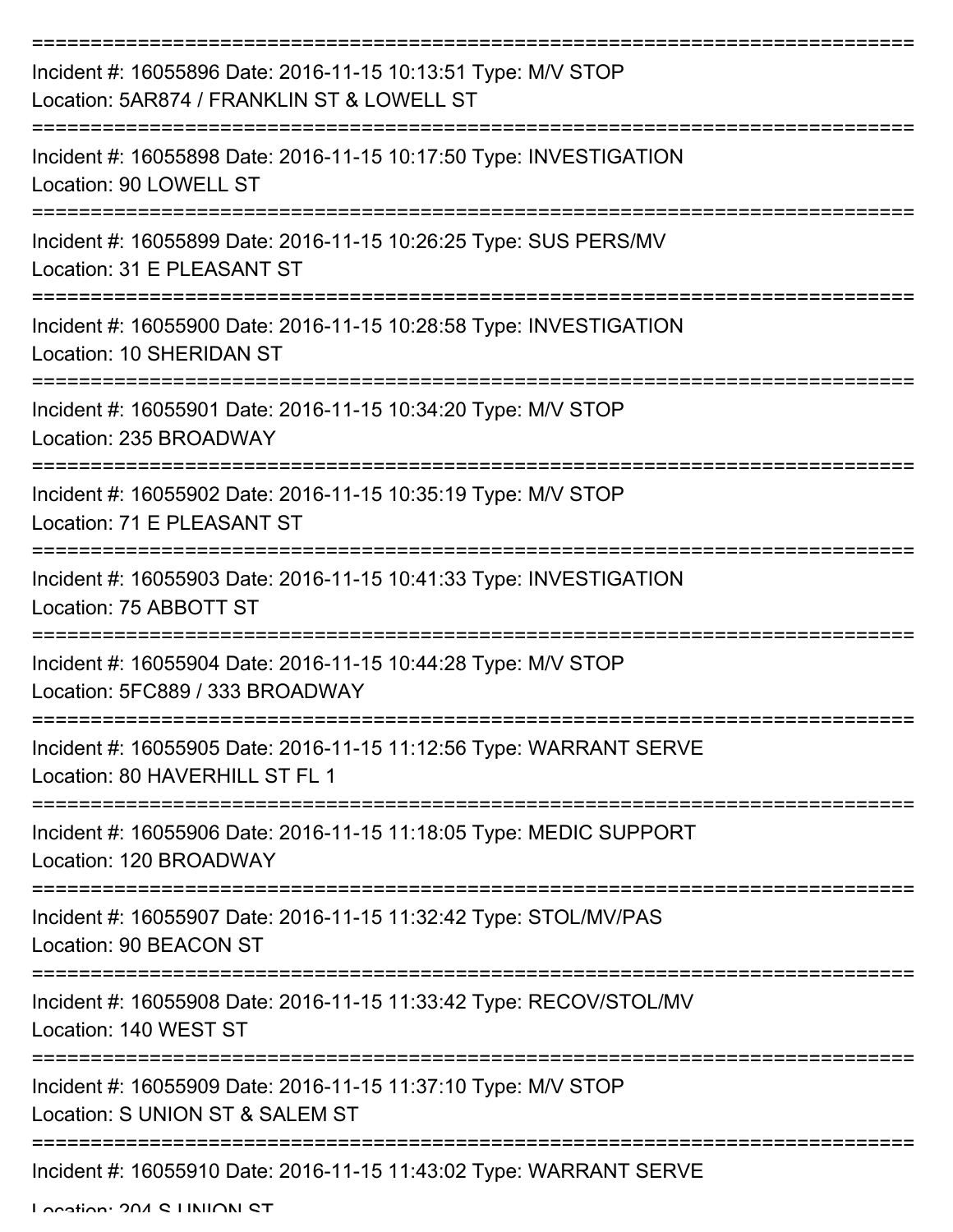| Incident #: 16055912 Date: 2016-11-15 11:45:36 Type: AUTO ACC/NO PI<br>Location: 14 FRANKLIN ST                                   |
|-----------------------------------------------------------------------------------------------------------------------------------|
| Incident #: 16055911 Date: 2016-11-15 11:46:24 Type: SUS PERS/MV<br>Location: 10 ALDER ST                                         |
| Incident #: 16055913 Date: 2016-11-15 12:20:08 Type: INVEST CONT<br>Location: 37 HILLSIDE AV                                      |
| ================================<br>Incident #: 16055914 Date: 2016-11-15 12:20:47 Type: SPECIAL CHECK<br>Location: 81 CYPRESS AV |
| Incident #: 16055915 Date: 2016-11-15 12:26:21 Type: 209A/SERVE<br>Location: 21 BRUCE ST                                          |
| Incident #: 16055916 Date: 2016-11-15 12:30:38 Type: AUTO ACC/NO PI<br>Location: BROADWAY & LOWELL ST                             |
| Incident #: 16055917 Date: 2016-11-15 12:35:18 Type: COURT DOC SERVE<br>Location: 41 RAILROAD ST                                  |
| -----------<br>Incident #: 16055918 Date: 2016-11-15 12:51:41 Type: M/V STOP<br>Location: CHANDLER ST & MEDFORD ST                |
| Incident #: 16055920 Date: 2016-11-15 12:55:23 Type: ALARM/BURG<br>Location: LEE RESD / 25 MT AUBURN ST                           |
| Incident #: 16055919 Date: 2016-11-15 12:56:05 Type: AUTO ACC/NO PI<br>Location: BROADWAY & HAVERHILL ST                          |
| Incident #: 16055921 Date: 2016-11-15 12:56:43 Type: 209A/SERVE<br>Location: 32 CHANDLER ST                                       |
| Incident #: 16055922 Date: 2016-11-15 12:59:45 Type: M/V STOP<br>Location: ANDOVER ST & BLANCHARD ST                              |
| Incident #: 16055923 Date: 2016-11-15 13:01:03 Type: WARRANT SERVE<br>Location: CENTRAL BRIDGE / 0 MERRIMACK ST                   |
| Incident #: 16055924 Date: 2016-11-15 13:04:20 Type: M/V STOP<br>Location: 50 BROADWAY                                            |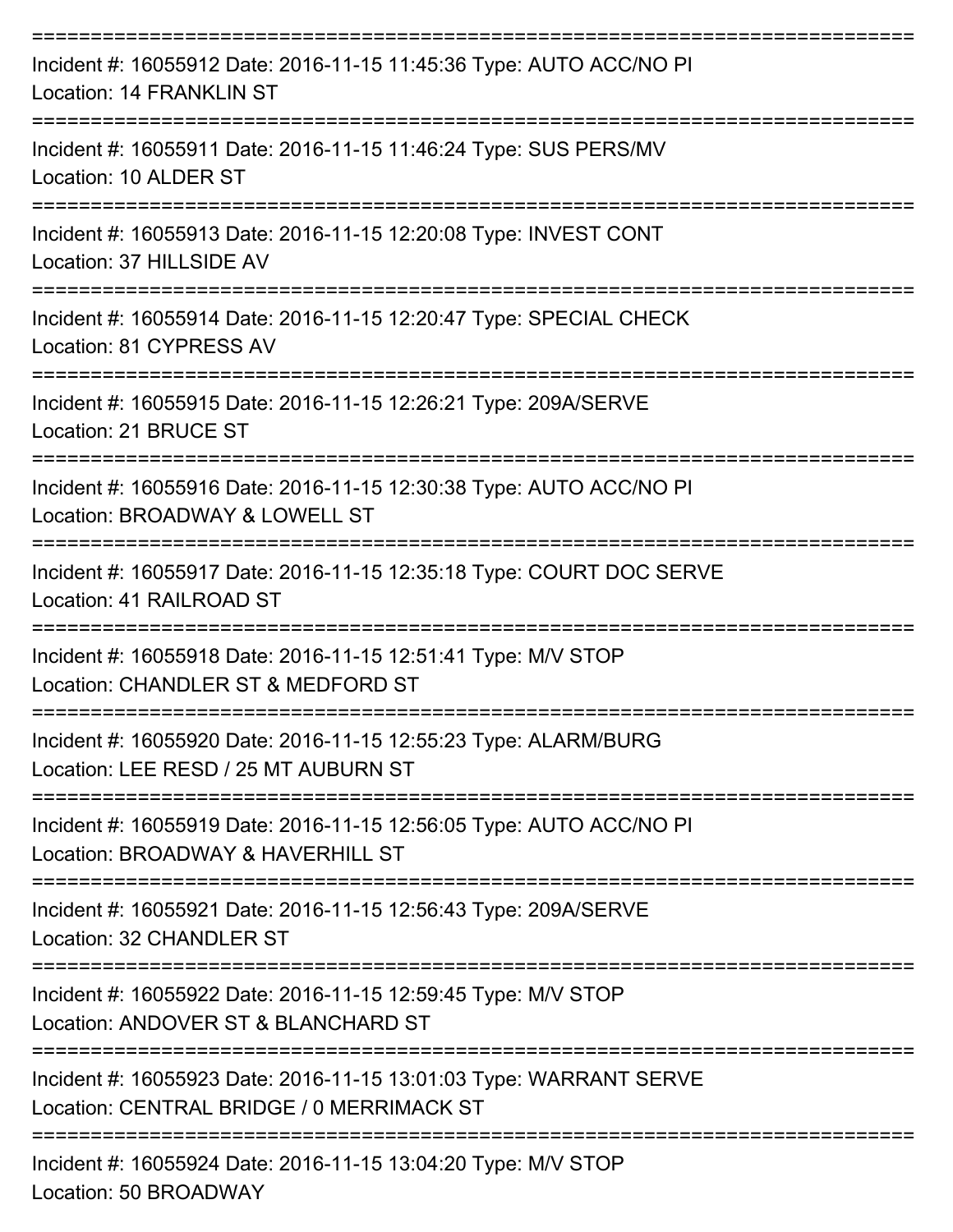| Incident #: 16055925 Date: 2016-11-15 13:06:17 Type: M/V STOP<br>Location: COMMON ST & LAWRENCE ST                         |
|----------------------------------------------------------------------------------------------------------------------------|
| :=====================<br>Incident #: 16055926 Date: 2016-11-15 13:07:43 Type: COURT DOC SERVE<br>Location: 250 FARNHAM ST |
| Incident #: 16055928 Date: 2016-11-15 13:08:36 Type: SUS PERS/MV<br>Location: 8 DRACUT ST                                  |
| Incident #: 16055927 Date: 2016-11-15 13:12:41 Type: INVEST CONT<br>Location: 102 WATER ST                                 |
| Incident #: 16055930 Date: 2016-11-15 13:25:53 Type: ALARM/BURG<br>Location: 15 TEXAS AV                                   |
| Incident #: 16055929 Date: 2016-11-15 13:28:08 Type: M/V STOP<br>Location: 28 SPRUCE ST                                    |
| Incident #: 16055931 Date: 2016-11-15 13:42:23 Type: COURT DOC SERVE<br>Location: 443 ANDOVER ST                           |
| Incident #: 16055932 Date: 2016-11-15 13:53:31 Type: ALARM/BURG<br>Location: 167 ANDOVER ST                                |
| Incident #: 16055933 Date: 2016-11-15 13:57:04 Type: M/V STOP<br>Location: 242 HAMPSHIRE                                   |
| Incident #: 16055934 Date: 2016-11-15 13:58:09 Type: MEDIC SUPPORT<br>Location: 80 BODWELL ST                              |
| Incident #: 16055935 Date: 2016-11-15 14:03:47 Type: KEEP PEACE<br><b>Location: CENTRAL BRIDGE</b>                         |
| Incident #: 16055937 Date: 2016-11-15 14:24:10 Type: ANIMAL COMPL<br>Location: 434 HOWARD ST                               |
| Incident #: 16055936 Date: 2016-11-15 14:24:23 Type: SPECIAL CHECK<br>Location: 81 CYPRESS AV                              |
| Incident #: 16055938 Date: 2016-11-15 14:32:46 Type: A&B PAST<br>Location: 61 S UNION ST                                   |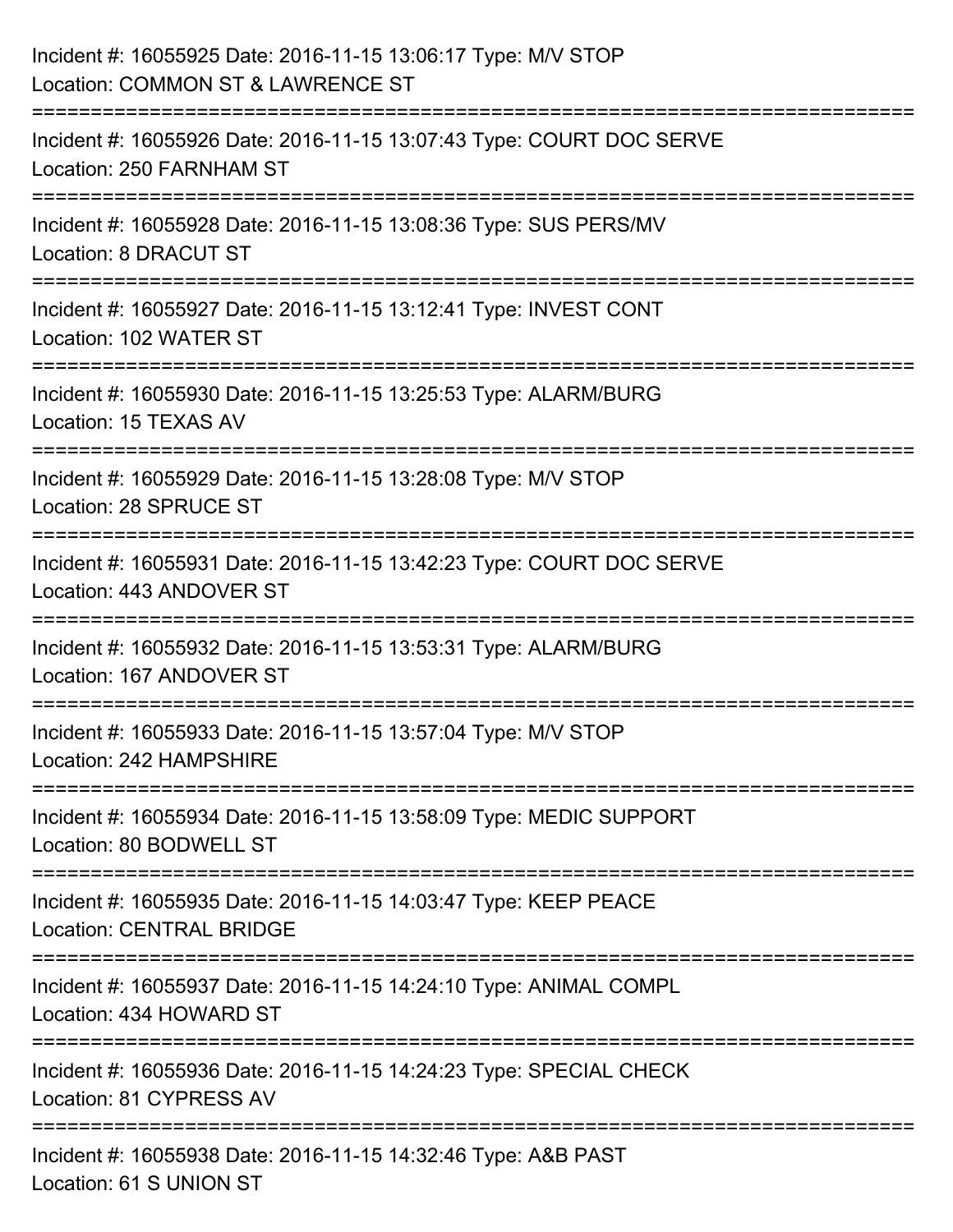| Incident #: 16055939 Date: 2016-11-15 14:37:06 Type: TRESPASSING<br>Location: 11 DIAMOND ST                      |
|------------------------------------------------------------------------------------------------------------------|
| Incident #: 16055940 Date: 2016-11-15 14:42:24 Type: FIGHT<br>Location: 10 SHERIDAN ST                           |
| Incident #: 16055944 Date: 2016-11-15 14:50:07 Type: DISTURBANCE<br>Location: 2 APPLETON ST                      |
| Incident #: 16055943 Date: 2016-11-15 14:50:20 Type: AUTO ACC/NO PI<br>Location: S UNION ST & SOUTH ST           |
| Incident #: 16055941 Date: 2016-11-15 14:51:21 Type: 209A/SERVE<br>Location: 90 LOWELL ST                        |
| Incident #: 16055942 Date: 2016-11-15 14:52:51 Type: 209A/SERVE<br>Location: 64 MYRTLE ST                        |
| Incident #: 16055945 Date: 2016-11-15 14:54:16 Type: 209A/SERVE<br>Location: 90 LOWELL ST                        |
| Incident #: 16055946 Date: 2016-11-15 14:55:14 Type: 209A/SERVE<br>Location: 90 LOWELL ST                        |
| Incident #: 16055947 Date: 2016-11-15 14:56:27 Type: 209A/SERVE<br>Location: 57 JACKSON ST                       |
| Incident #: 16055948 Date: 2016-11-15 15:00:50 Type: DRUG VIO<br>Location: AMES ST & PROVIDENCE ST               |
| Incident #: 16055949 Date: 2016-11-15 15:06:37 Type: MEDIC SUPPORT<br>Location: FRANKLIN ST & HAVERHILL ST       |
| Incident #: 16055950 Date: 2016-11-15 15:13:33 Type: UNWANTEDGUEST<br>Location: 443 ANDOVER ST<br>============== |
| Incident #: 16055951 Date: 2016-11-15 15:16:11 Type: INVEST CONT<br>Location: 107 SUMMER ST                      |
| Incident #: 16055952 Date: 2016-11-15 15:17:03 Type: DRUG VIO<br>Location: 53 WILMOT ST                          |

===========================================================================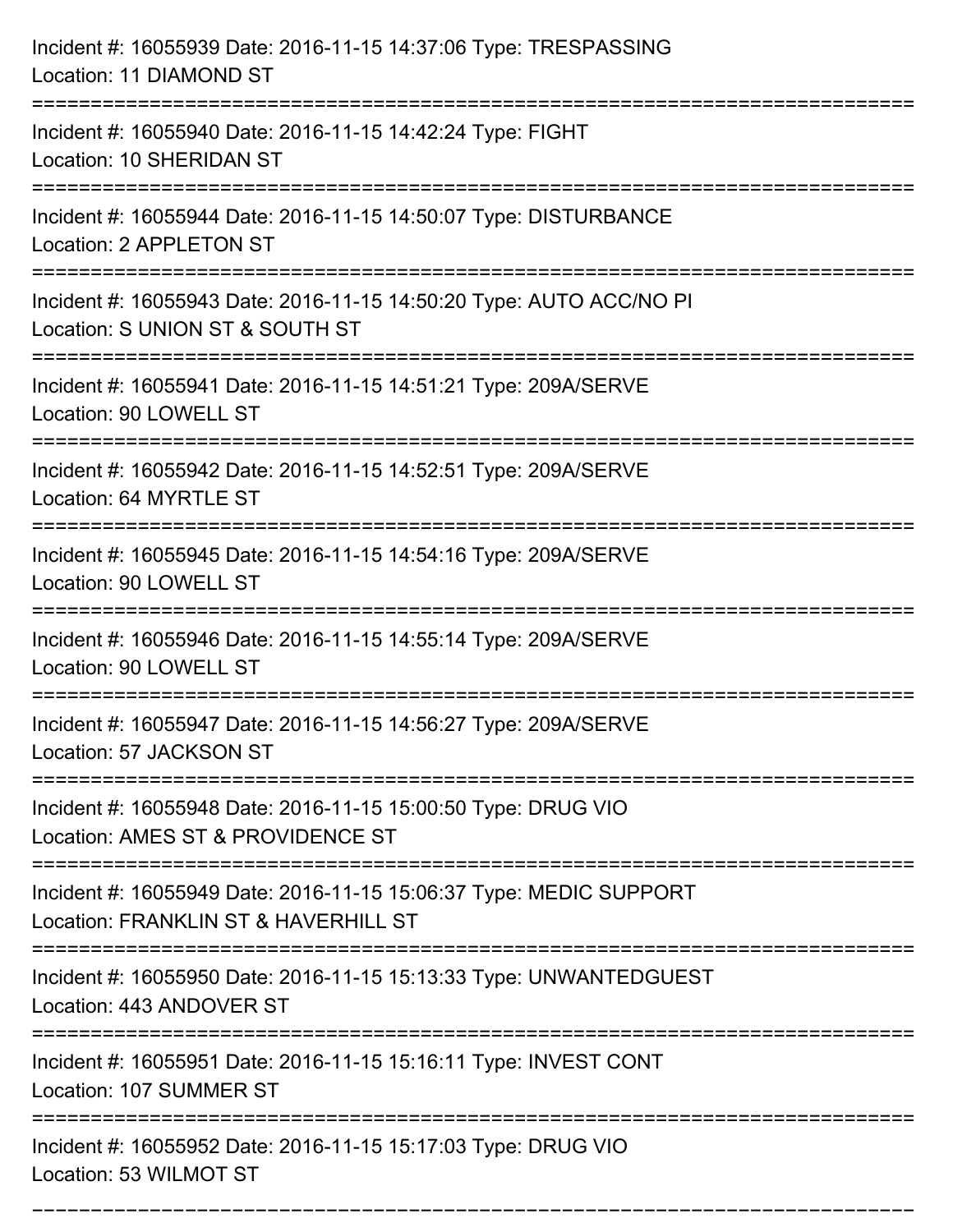| Incident #: 16055953 Date: 2016-11-15 15:24:00 Type: SUS PERS/MV<br>Location: TACOS LUPITA / 505 BROADWAY                       |
|---------------------------------------------------------------------------------------------------------------------------------|
| Incident #: 16055954 Date: 2016-11-15 15:28:59 Type: ALARM/BURG<br>Location: 29 BERKELEY ST                                     |
| Incident #: 16055955 Date: 2016-11-15 15:37:38 Type: M/V STOP<br>Location: PARK ST & WILLOW ST<br>:============================ |
| Incident #: 16055956 Date: 2016-11-15 15:43:27 Type: AUTO ACC/NO PI<br>Location: ESSEX ST & HAMPSHIRE ST                        |
| Incident #: 16055957 Date: 2016-11-15 15:51:06 Type: AUTO ACC/NO PI<br>Location: WINTHROP AV                                    |
| Incident #: 16055958 Date: 2016-11-15 15:58:46 Type: ALARM/HOLD<br>Location: DUNKIN DONUTS / 63 S UNION ST                      |
| Incident #: 16055959 Date: 2016-11-15 16:16:13 Type: AUTO ACC/NO PI<br>Location: BROADWAY & PARK ST                             |
| Incident #: 16055960 Date: 2016-11-15 16:17:22 Type: DRUG VIO<br>Location: 64 INMAN ST                                          |
| Incident #: 16055961 Date: 2016-11-15 16:22:16 Type: A&B PAST<br>Location: YMCA / 40 LAWRENCE ST                                |
| Incident #: 16055963 Date: 2016-11-15 16:22:57 Type: SUS PERS/MV<br>Location: LORING ST & SHAWSHEEN RD                          |
| Incident #: 16055962 Date: 2016-11-15 16:24:24 Type: KEEP PEACE<br>Location: 16 FALMOUTH ST                                     |
| Incident #: 16055964 Date: 2016-11-15 16:33:54 Type: ABAND MV<br>Location: 159 PROSPECT ST                                      |
| ==========================<br>Incident #: 16055965 Date: 2016-11-15 16:58:51 Type: ALARM OF FIRE<br>Location: 10 WHITMAN ST     |
| Incident #: 16055966 Date: 2016-11-15 17:02:43 Type: KEEP PEACE<br>Location: 16 FAIRMONT ST                                     |
|                                                                                                                                 |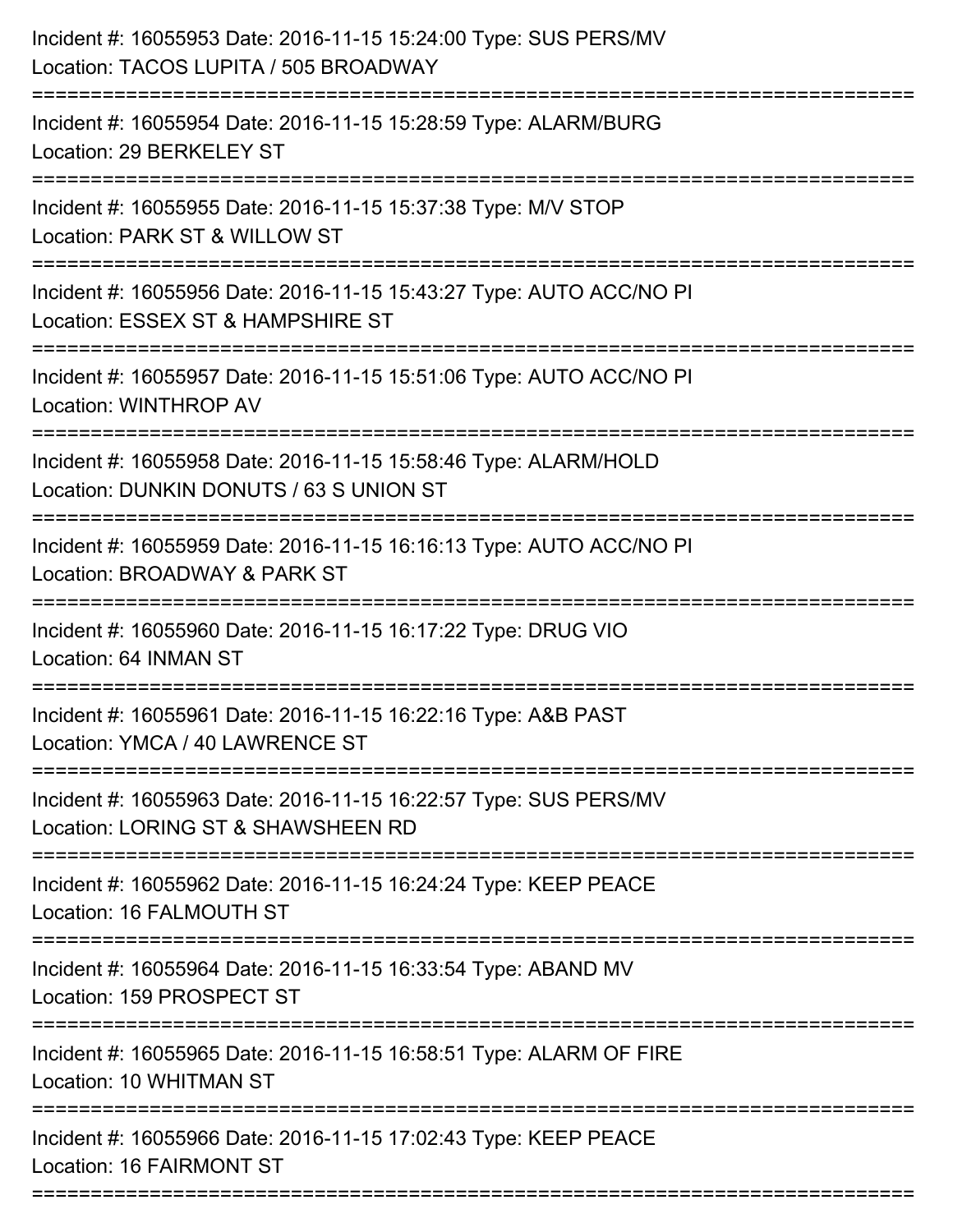Location: RINSE CYCLE LAUNDRY / 342 BROADWAY =========================================================================== Incident #: 16055968 Date: 2016-11-15 17:08:59 Type: AUTO ACC/NO PI Location: APPLIANCE CORNER, INC. / 199 LOWELL ST =========================================================================== Incident #: 16055969 Date: 2016-11-15 17:17:17 Type: MAL DAMAGE Location: 1 KINGSTON ST =========================================================================== Incident #: 16055970 Date: 2016-11-15 17:20:12 Type: ALARMS Location: 412 HAMPSHIRE ST =========================================================================== Incident #: 16055971 Date: 2016-11-15 17:26:02 Type: M/V STOP Location: 90 LOWELL ST =========================================================================== Incident #: 16055972 Date: 2016-11-15 17:26:52 Type: M/V STOP Location: MERRIMACK ST & S BROADWAY =========================================================================== Incident #: 16055973 Date: 2016-11-15 17:28:25 Type: B&E/PAST Location: 167 FERRY ST FL 1 =========================================================================== Incident #: 16055974 Date: 2016-11-15 17:32:26 Type: M/V STOP Location: HALLENAN AV & HAVERHILL ST =========================================================================== Incident #: 16055975 Date: 2016-11-15 17:36:43 Type: M/V STOP Location: FAIRMONT ST =========================================================================== Incident #: 16055976 Date: 2016-11-15 17:39:18 Type: M/V STOP Location: LEBANON ST & WHITE ST =========================================================================== Incident #: 16055977 Date: 2016-11-15 17:40:20 Type: M/V STOP Location: 1 TREMONT ST =========================================================================== Incident #: 16055979 Date: 2016-11-15 17:41:26 Type: THREATS Location: 24 SARGENT ST =========================================================================== Incident #: 16055978 Date: 2016-11-15 17:41:46 Type: M/V STOP Location: BROADWAY & CROSS ST =========================================================================== Incident #: 16055980 Date: 2016-11-15 17:42:46 Type: M/V STOP Location: 1 TREMON ST ===========================================================================

Incident #: 16055981 Date: 2016 11 15 17:45:48 Type: M/V STOP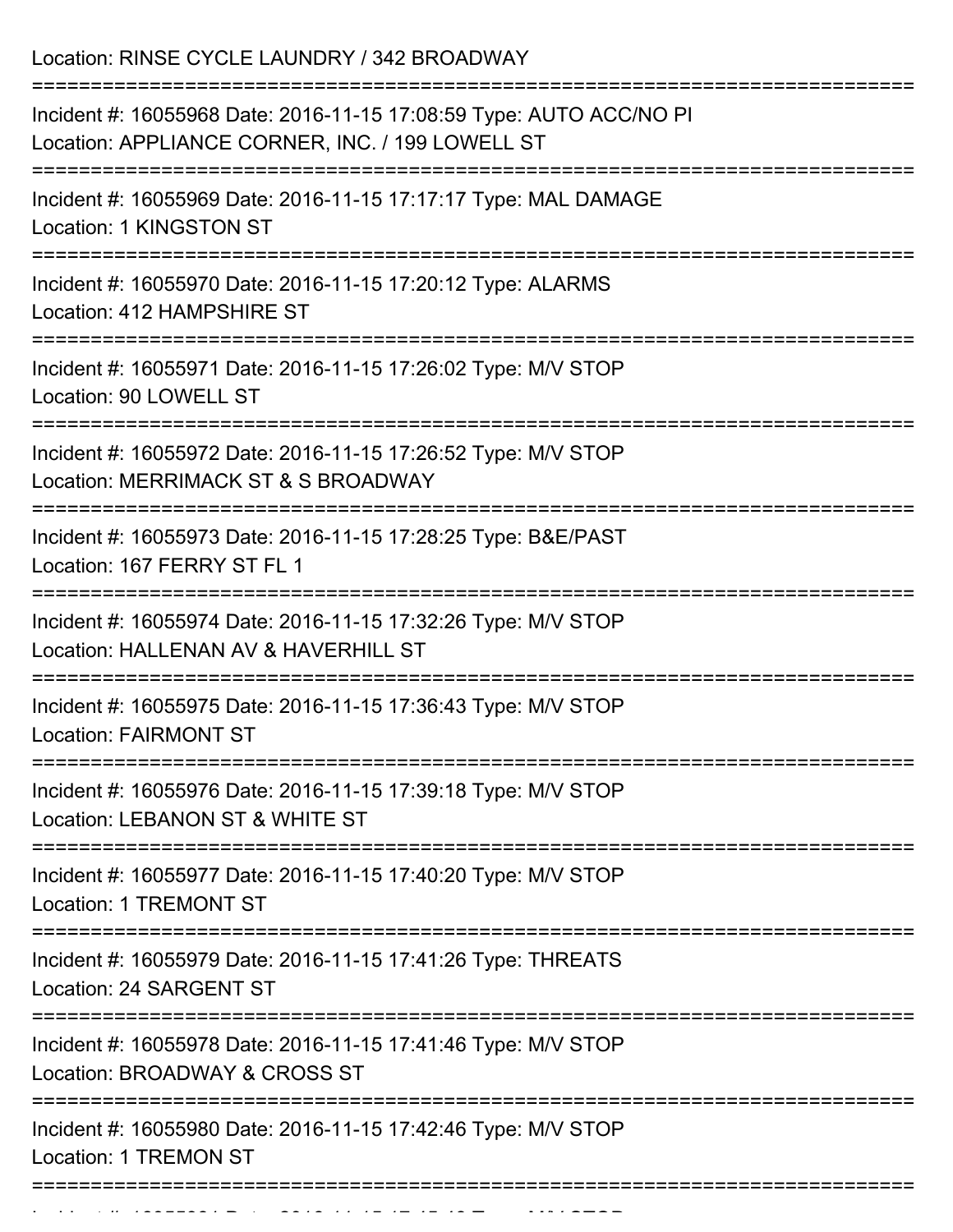| Location: MERRIMACK ST & S UNION ST                                                                                          |
|------------------------------------------------------------------------------------------------------------------------------|
| Incident #: 16055982 Date: 2016-11-15 17:52:39 Type: TOW/REPOSSED<br>Location: 10 LEA ST                                     |
| Incident #: 16055983 Date: 2016-11-15 17:56:59 Type: WARRANT SERVE<br>Location: 80 HAVERHILL ST                              |
| Incident #: 16055984 Date: 2016-11-15 17:57:58 Type: WOMAN DOWN<br>Location: 21 LENOX CIR<br>------------------------------- |
| Incident #: 16055985 Date: 2016-11-15 18:00:16 Type: SUS PERS/MV<br>Location: 155 ARLINGTON ST FL 2                          |
| Incident #: 16055986 Date: 2016-11-15 18:19:49 Type: M/V STOP<br>Location: GARDEN ST & UNION ST                              |
| Incident #: 16055987 Date: 2016-11-15 18:23:08 Type: M/V STOP<br>Location: ALLEN ST & GENERAL ST                             |
| Incident #: 16055988 Date: 2016-11-15 18:55:34 Type: INVEST CONT<br>Location: PARK ST & WILLOW ST                            |
| Incident #: 16055989 Date: 2016-11-15 19:07:51 Type: INVEST CONT<br>Location: SHEEHAN'S TOWING SERVICE / 27 LAWRENCE ST      |
| Incident #: 16055990 Date: 2016-11-15 19:14:35 Type: A&B D/W PAST<br>Location: 155 ARLINGTON ST                              |
| Incident #: 16055991 Date: 2016-11-15 19:14:55 Type: UNKNOWN PROB<br>Location: 30 WILMOT ST                                  |
| Incident #: 16055992 Date: 2016-11-15 19:38:31 Type: MV/BLOCKING<br>Location: 265 LOWELL ST                                  |
| Incident #: 16055993 Date: 2016-11-15 19:49:17 Type: M/V STOP<br><b>Location: HIGH ST</b>                                    |
| Incident #: 16055994 Date: 2016-11-15 19:50:52 Type: A&B D/W PAST<br>Location: 10 ABBOTT ST                                  |
|                                                                                                                              |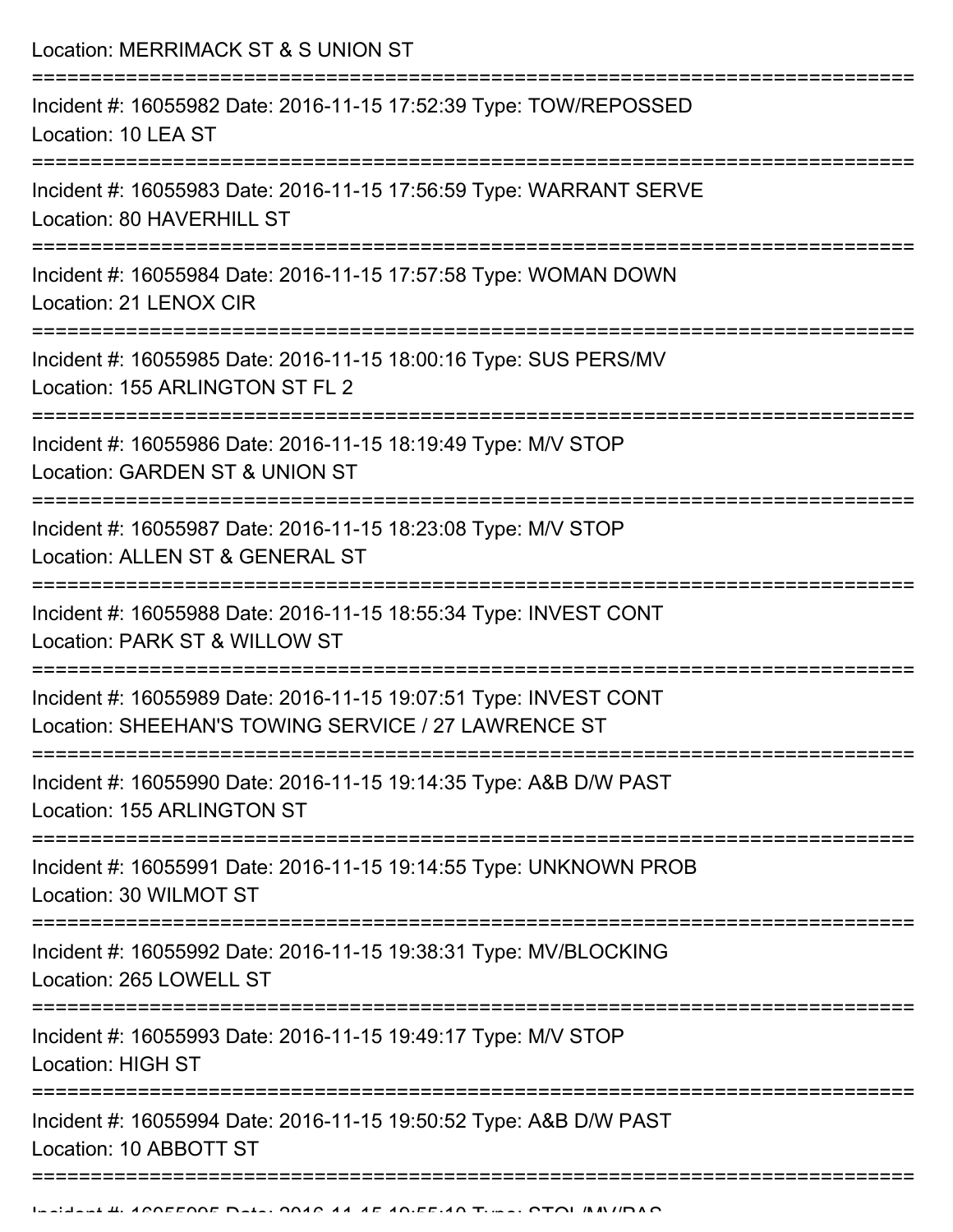| Location: 488 HOWARD ST |  |
|-------------------------|--|
|-------------------------|--|

| Incident #: 16055996 Date: 2016-11-15 20:05:43 Type: AUTO ACC/PI<br>Location: MERRIMACK ST & S UNION ST         |
|-----------------------------------------------------------------------------------------------------------------|
| Incident #: 16055997 Date: 2016-11-15 20:12:13 Type: 209A/VIOLATION<br>Location: 4 BENNINGTON ST                |
| Incident #: 16055998 Date: 2016-11-15 20:13:22 Type: B&E/PAST<br>Location: 8 DURSO AV                           |
| Incident #: 16055999 Date: 2016-11-15 20:47:29 Type: M/V STOP<br>Location: S UNION ST & WINTHROP AV             |
| Incident #: 16056000 Date: 2016-11-15 21:07:42 Type: SUS PERS/MV<br>Location: BROADWAY & WATER ST               |
| Incident #: 16056001 Date: 2016-11-15 21:09:19 Type: VIO CITY ORD<br>Location: 1 BICKNELL TER<br>-------------- |
| Incident #: 16056002 Date: 2016-11-15 21:16:02 Type: DISORDERLY<br>Location: BERESFORD ST & JEFFERSON ST        |
| Incident #: 16056003 Date: 2016-11-15 21:17:40 Type: MAN DOWN<br>Location: BLANCHARD ST & SALEM ST              |
| Incident #: 16056005 Date: 2016-11-15 21:31:41 Type: SUS PERS/MV<br>Location: 285 LOWELL ST                     |
| Incident #: 16056004 Date: 2016-11-15 21:32:18 Type: COURT DOC SERVE<br>Location: 29 OLIVE AV                   |
| Incident #: 16056006 Date: 2016-11-15 21:33:09 Type: SHOTS FIRED<br>Location: AMHERST ST & COPLEY ST            |
| Incident #: 16056007 Date: 2016-11-15 21:49:38 Type: M/V STOP<br><b>Location: HAVERHILL ST</b>                  |
| Incident #: 16056008 Date: 2016-11-15 21:50:12 Type: MISSING PERS<br>Location: 378 AMES ST                      |
| Incident #: 16056009 Date: 2016-11-15 22:01:01 Type: LARCENY/PAST                                               |